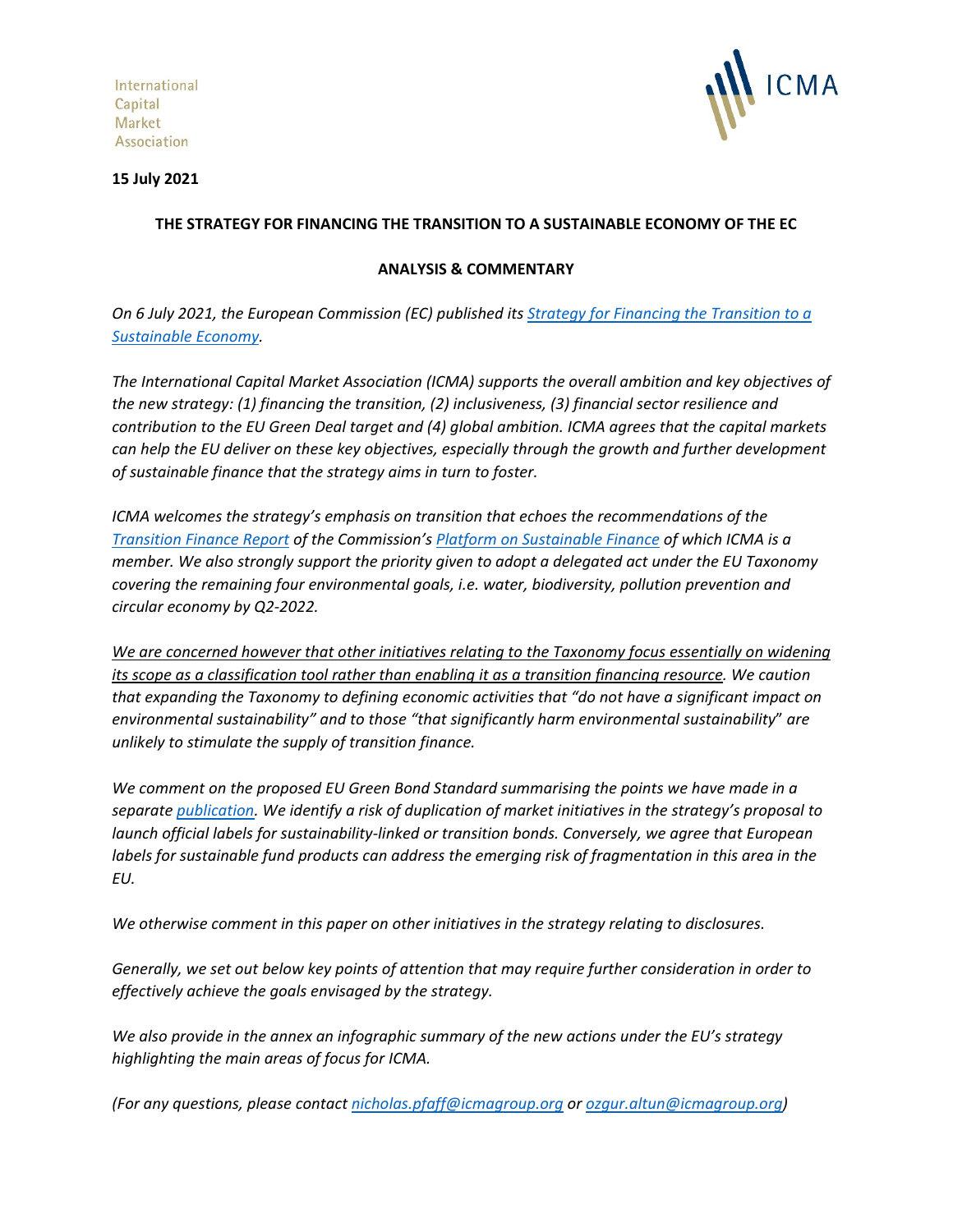### **TAXONOMY**

#### **a. Expansion of the EU Taxonomy**

Under its Action 1, the Commission states that it will:

- consider options to extend the Taxonomy to recognise transition efforts;
- complete the first EU Taxonomy Climate Delegated Act with regards to additional activities such as agriculture and certain energy sectors;
- complete the remaining four environmental objectives of the Taxonomy.

We strongly support these actions especially the priority given to adopt a delegated act under the EU Taxonomy covering the remaining four environmental goals, i.e. water, biodiversity, pollution prevention and circular economy by Q2-2022; and the emphasis on recognising transition efforts.

In its [Overview and Recommendations for Sustainable Finance Taxonomies](https://www.icmagroup.org/assets/documents/Sustainable-finance/ICMA-Overview-and-Recommendations-for-Sustainable-Finance-Taxonomies-May-2021-180521.pdf) ICMA identifies as success criteria for taxonomy frameworks that they should (i) encourage the use of taxonomy thresholds and metrics for forward looking targeting by companies; (ii) embed in taxonomies realistic future trajectories/pathways for companies to reach the identified sustainable technical thresholds; (iii) confirm the acceptability of taxonomy grandfathering for financial products; and (iv) recognise the use of complementary approaches and metrics outside taxonomies.

We are concerned that the strategy's new actions focus essentially on widening the scope of the Taxonomy as a classification tool rather than enabling it as a transition financing resource. Defining economic activities that "do not have a significant impact on environmental sustainability and economic activities that significantly harm environmental sustainability" will make the Taxonomy analytically more comprehensive but is unlikely to increase the availability of transition finance. On the contrary, it should be clearly understood that companies engaging in activities defined as "significantly harmful" are likely to experience both increased costs and diminished access to finance as a result of this categorisation.

Furthermore, ICMA's [Climate Transition Finance Handbook](https://www.icmagroup.org/sustainable-finance/the-principles-guidelines-and-handbooks/climate-transition-finance-handbook/) aims to provide guidance on how companies in those "hard to abate" sectors can develop and communicate credible transition strategies to the capital market and raise funds to finance them. The Taxonomy is identified in this context as an important potential resource. There is a notable parallel to be drawn here with the provisions contained in the draft for a [Regulation for on European green bonds](https://ec.europa.eu/finance/docs/law/210704-proposal-green-bonds-standard_en.pdf) allowing for projects to meet the Taxonomycriteria within a 5-year timeline in the context of a Taxonomy-alignment plan (which can be extended up to 10 years if justified and documented).

We would argue that as much priority should be given to clarifying how the Taxonomy's technical criteria can be used in a company transition plan or addressing the usability challenges of Do No Significant Harm (DNSH) or Minimum Social Safeguards (MSS) as to expanding the breadth of the Taxonomy further. This will be more useful in directly stimulating the supply of European transition finance by addressing the practical challenges of using the Taxonomy, rather than expanding its scope.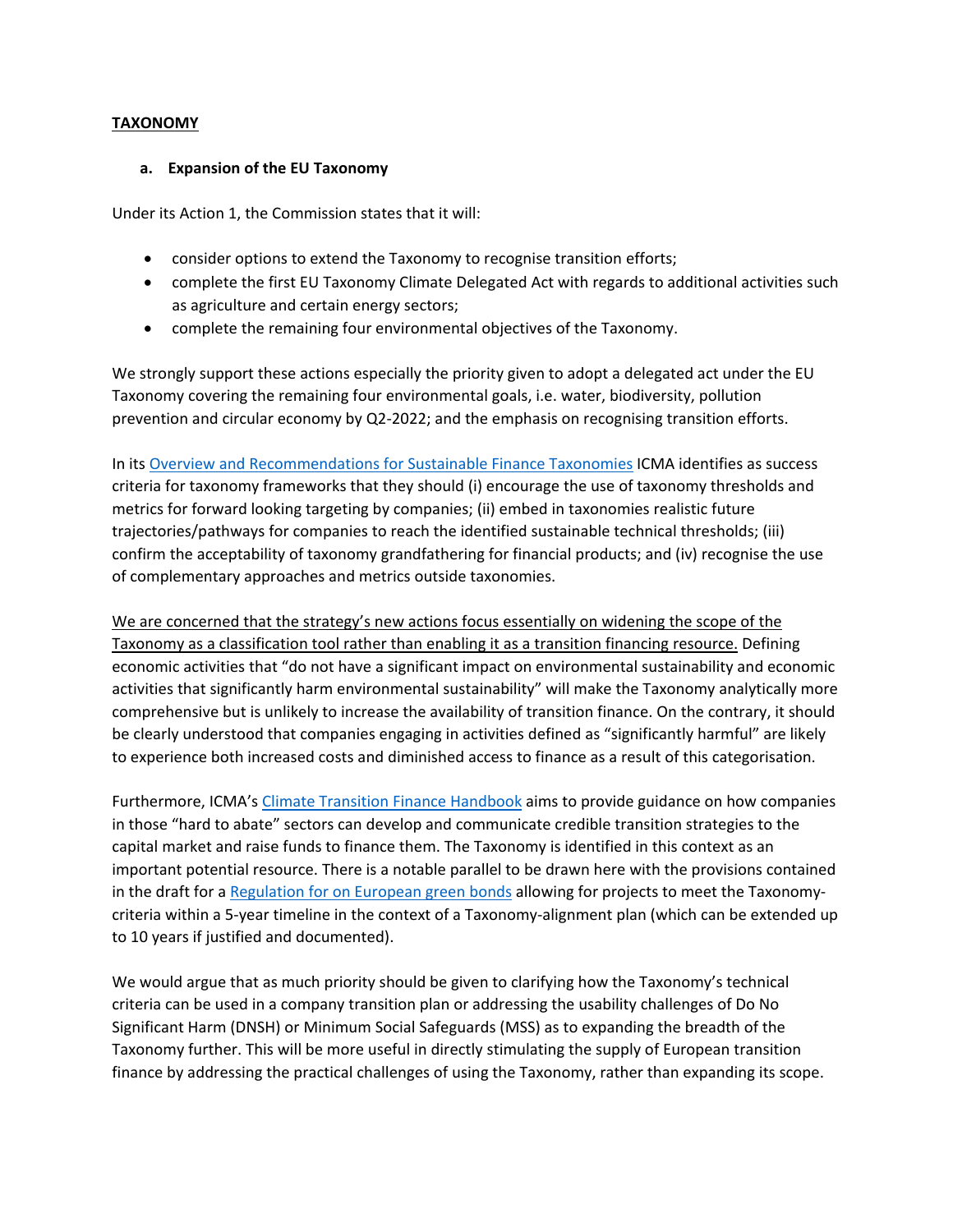### **b. Social taxonomy**

ICMA believes that the development of a Social Taxonomy can provide investors and issuers with a complementary tool for assessing what is 'social'. This may contribute to further develop the availability of social finance especially through the rapidly developing social bond market where the EU itself is now a key issuer. Furthermore, a Social Taxonomy, including social and governance objectives, can be important in connecting the dots with other EU regulation and thus complete the EU sustainability disclosure regime for financial and non-financial companies.

ICMA is part of the EU Platform on Sustainable Finance sub-group that is currently in the process of creating a Social Taxonomy. The group will provide advice on extending the EU Taxonomy framework to include a Social Taxonomy, considering both social and governance aspects.

### **c. Fostering global ambition**

We support the Commission's objective to promote an ambitious consensus on sustainable finance in international forums, especially via the Commission's International Platform on Sustainable Finance (IPSF). We also welcome closer cooperation and interaction between the IPSF and the private sector. ICMA is a contributor to the G20 Sustainable Finance Working Group where the international relevance of the work of the IPSF is being taken into account.

The IPSF's upcoming report on a Common Ground Taxonomy is awaited by many jurisdictions that are looking to develop their own taxonomies. ICMA has proposed success criteria for taxonomies in a separat[e publication.](https://www.icmagroup.org/assets/documents/Sustainable-finance/ICMA-Overview-and-Recommendations-for-Sustainable-Finance-Taxonomies-May-2021-180521.pdf)

## **LABELS**

### a. **EU GB and other proposed bond labels**

ICMA welcomes the proposed voluntary nature for the [Regulation on European green bonds](https://ec.europa.eu/finance/docs/law/210704-proposal-green-bonds-standard_en.pdf) ("EuGBs"), and the Commission's intention to ensure its co-existence with the existing European and international green bond market. We also note that many of the recommendations of the [Technical Expert Group](https://ec.europa.eu/info/publications/sustainable-finance-technical-expert-group_en) (TEG) to which ICMA contributed as a member have been adopted. The provision allowing for Taxonomy alignment within a 5-year period is a strong positive allowing for the use of EuGBs in transition-enabling projects.

There are however areas of concern; notably, the absence of any of the flexibility provisions recommended by the TEG for alignment with the Taxonomy where (i) the Technical Screening Criteria (TSC) may not be directly applicable because of the innovative nature, the complexity, the location, and/or other legitimate factors related to the projects or (ii) TSC have not yet been developed. We believe this may hinder, among other things, the potential for international uptake of the label. There is also only partial grandfathering for an EuGB if the Taxonomy criteria change during the life of the bond. This creates a number of significant challenges that may hinder the success of the label. ICMA's more specific and detailed view on the EuGB Regulation can be found [here.](https://www.icmagroup.org/assets/documents/Sustainable-finance/Responses/ICMA-analysis-of-the-EuGB-Regulation-080721v2.pdf)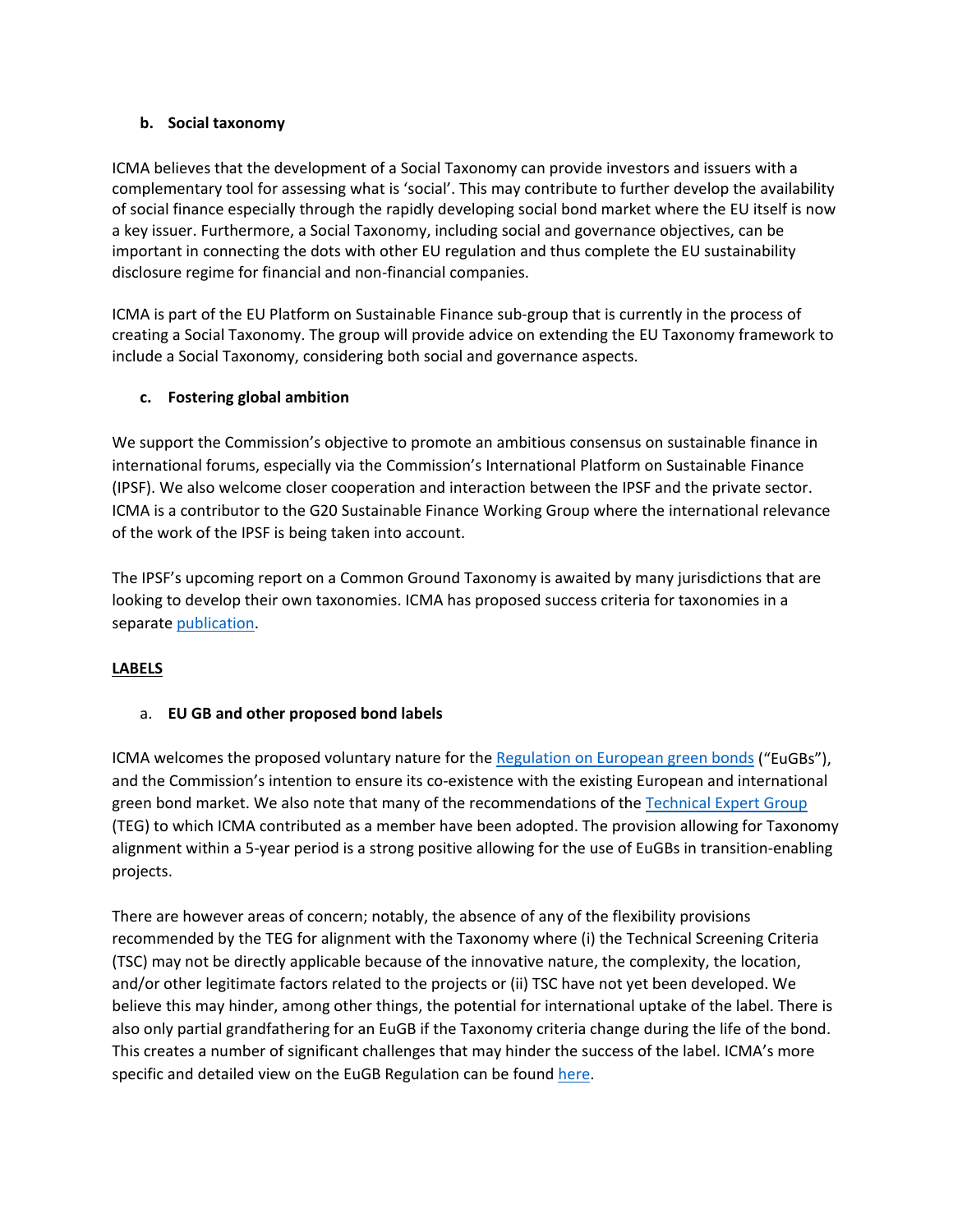Regarding proposals for other bond products such as sustainability-linked or transition bonds, we believe there is a risk of duplication with the global market standards developed by the Green and Social Bonds Principles with the support of ICMA. Generally, we recommend that the EU should only seek to develop a sustainable bond standard where there is either (i) an overarching policy-based objective or supporting action that requires an official standard and (ii) no market-supported standard and documented evidence of market dysfunction.

Specifically, guidance for [sustainability-linked bonds](https://www.icmagroup.org/assets/documents/Regulatory/Green-Bonds/June-2020/Sustainability-Linked-Bond-Principles-June-2020-171120.pdf) (SLBs) and fo[r climate transition](https://www.icmagroup.org/assets/documents/Regulatory/Green-Bonds/Climate-Transition-Finance-Handbook-December-2020-091220.pdf) finance was published in 2020 by ICMA. This guidance explains that as transition projects can be financed either through green bonds or SLBs, a dedicated "transition bond" label has not been proposed. However, and as mentioned above, additional work and guidance on how the Taxonomy may be used in the context of transactions financed by SLBs (as well as green bonds) and/or for transition projects would be welcome.

# **b. Sustainable fund labels**

Conversely, we would support a dialogue with the Commission on labels for sustainable and ESG funds (such as the EU Ecolabel). We believe that European labels for sustainable funds can contribute to addressing the emerging risk of fragmentation in the EU, due to the proliferation of national labels and more importantly different local rules coming on top of SFDR.

## **DISCLOSURES & RATINGS**

## **a. Data**

We welcome the next steps announced regarding the EU taxonomy reporting, CSRD, and ESG ratings, and the European Single Access Point (ESAP) and truly hope that these initiatives can produce in a timely manner a relevant pool of ESG data that will support sustainability within the European capital markets.

Enhancing sustainability transparency and comparability is indeed crucial to allow asset owners, asset managers and other financial market participants to make informed investment decisions and meet their own regulatory obligations (such as SFDR).

## **b. SFDR**

Regarding SFDR, we urge the EC to publish the implementation measures as soon as possible. SFDR is ambitious and has far reaching consequences across the industry; its implementation cannot be improvised. Legal clarity is needed now to be able to meet the next implementation deadline.

## **c. CSRD and Reporting Standards**

ICMA welcomed the review of the NFRD which in April resulted in the proposed CSRD. This new Directive contributes to the completion of the Capital Markets Union (CMU) and is a further step in connecting the dots with other EU Regulation that resulted from the EU Action Plan such as SFDR, the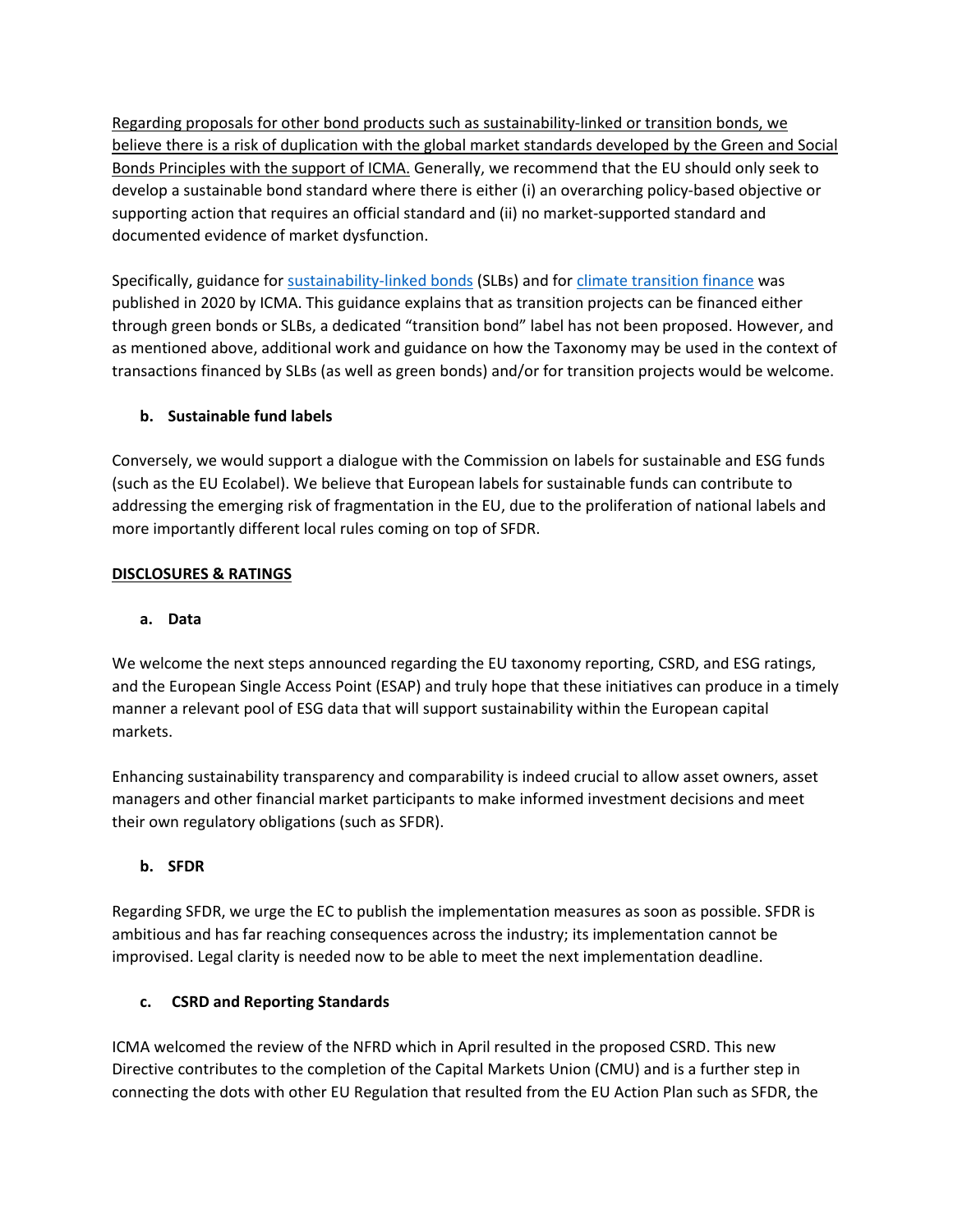EU Taxonomy Regulation and the amended Benchmark Regulation, all of which can only fully meet their disclosure objectives, if relevant non-financial information is available from investee companies.

ICMA supports a dialogue on the proposed mandatory EU sustainability reporting standards to be developed and drafted by the European Financial Reporting Advisory Group (EFRAG) with the aim of addressing the perceived shortcomings of the NFRD for both users and preparers relating to, among other things, a lack of comparability, reliability, and relevance of data. We note that by clarifying the obligation to report according to the double materiality perspective, the EU is proposing to cover both the "outside-in" financial materiality and "inside-out" socio-environmental perspective.

# **d. ESG ratings**

ICMA supports a dialogue with the Commission on its plan to regulate the market for ESG ratings. While Credit Rating Agencies are already regulated by ESMA, specialised ESG rating providers are not. As a result, the methodologies for ESG ratings from specialised providers can diverge. It is important to note however that some investors consider the diversity of these methodologies as complementary and helpful.

Regulating this market through, for example, a list of key metrics focusing on environmental, social and governance criteria could however improve the reliability, comparability, and transparency of ESG ratings. Consistency with the disclosure requirements under the proposed CSRD should be carefully considered in parallel.

## **e. Prospectus disclosures for green, social and sustainability bonds**

Action 1e of the new Sustainable Finance Strategy involves introducing "targeted prospectus disclosures for green, social and sustainable securities to enhance the comparability, transparency and harmonization of information provided for such instruments and to help fight greenwashing". This will entail proposed amendments to the EU Prospectus Regulation in 2022. When ICMA's Legal & Documentation Committee and Corporate Issuer Forum considered the question of whether specific prospectus requirements for green, social and sustainability bonds were needed in 2020, they did not consider that such specific requirements were necessary or desirable at that time and they noted that a better time to consider such requirements would be following the introduction of an appropriate regulatory regime for green, social and sustainability bond framework verification.

Nevertheless, ICMA members stand ready and willing to engage with the proposed review of the EU Prospectus Regulation regime in this area, which is also expected to include an assessment of whether it is appropriate to integrate sustainability-related information requirements into the Prospectus Regulation pursuant to Recital 7 of [Regulation \(EU\) 2021/337](https://eur-lex.europa.eu/legal-content/EN/TXT/PDF/?uri=CELEX:32021R0337&from=EN) (amending the Prospectus Regulation as part of the EU's Capital Markets Recovery Package).